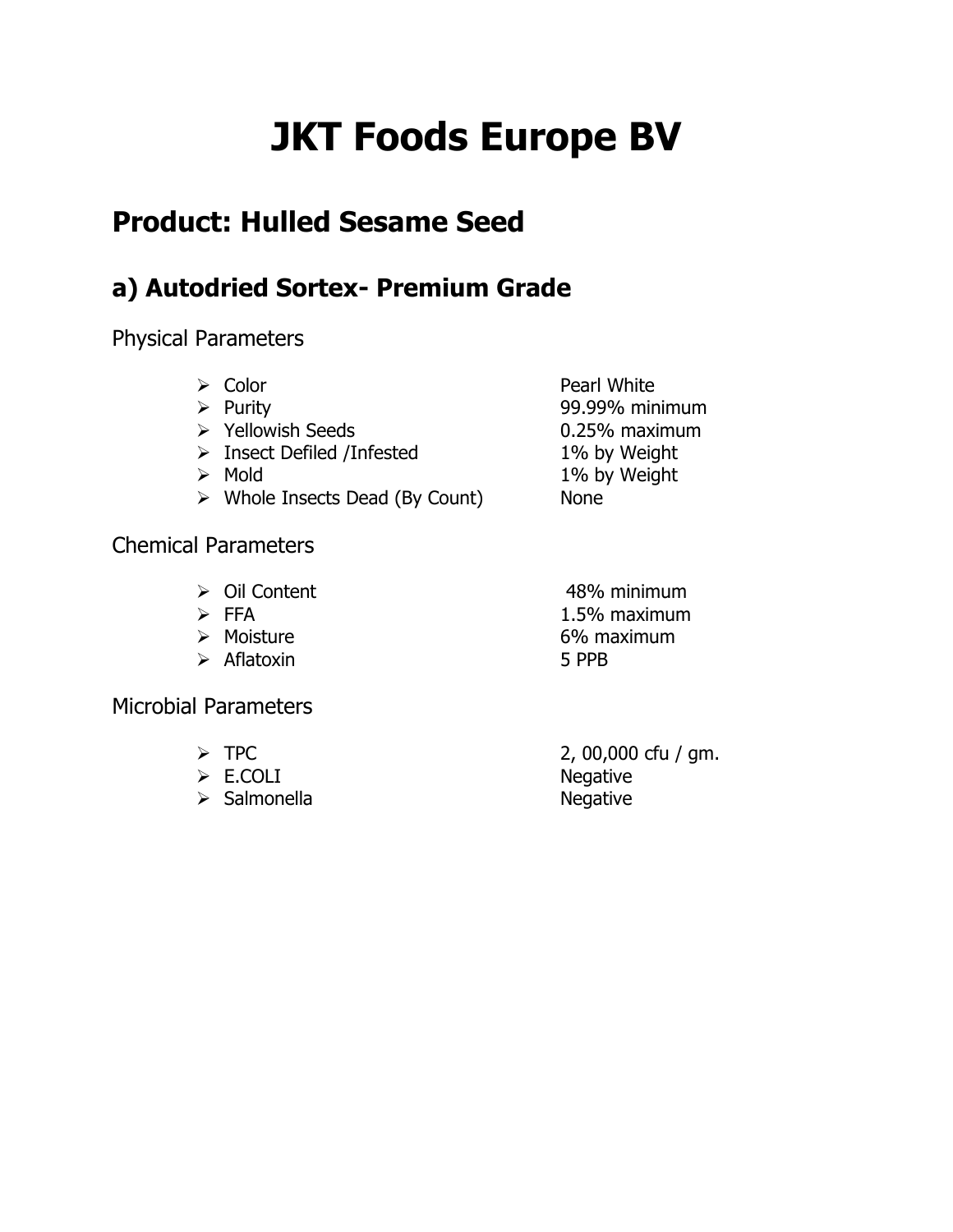## **b) Autodried Sortex- Grade I**

Physical Parameters

| $\triangleright$ Color                         | Silky Cream White |
|------------------------------------------------|-------------------|
| $\triangleright$ Purity                        | 99.95% minimum    |
| $\triangleright$ Yellowish Seeds               | 0.25% maximum     |
| $\triangleright$ Insect Defiled /Infested      | 1% by Weight      |
| $\triangleright$ Mold                          | 1% by Weight      |
| $\triangleright$ Whole Insects Dead (By Count) | <b>None</b>       |
|                                                |                   |
|                                                |                   |

#### Chemical Parameters

- 
- 
- 
- Aflatoxin 5 PPB

Microbial Parameters

- 
- $\triangleright$  E.COLI
- > Salmonella Negative

→ Oil Content 48% minimum<br>
→ FFA 1.5% maximum 1.5% maximum > Moisture 6% maximum

 $\geq$  TPC 2,00,000 cfu / gm.<br> $\geq$  E.COLI Negative